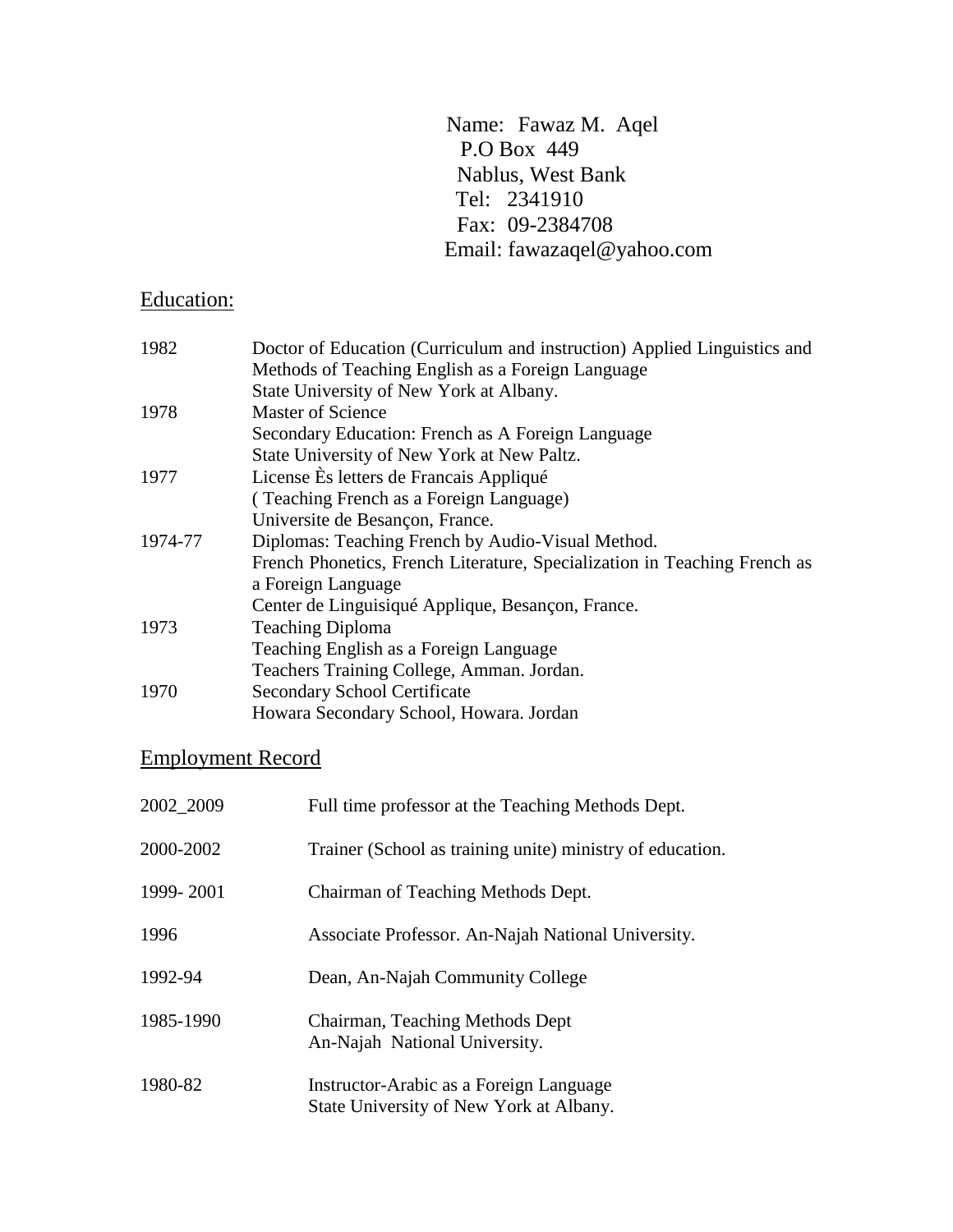|                                           | Sept 1980-May1982 Instructor, Arabic as a Foreign Language<br>State University of New York at Albany.                                                                 |
|-------------------------------------------|-----------------------------------------------------------------------------------------------------------------------------------------------------------------------|
|                                           | Levies taught, Beginning, Intermediate, advanced.<br>I also directed independent studies in Arabic Linguistics                                                        |
| Spring and<br>Summer 1982-<br>Summer 1981 | Instructor. Arabic as a Foreign Language<br><b>Intensive Language Immersion Program</b><br>State University of New York at New Paltz                                  |
|                                           | I taught intensive Arabic for beginners at Spring Weekend<br>immersion programs and at a series of two-week Immersion<br>programs during the summer of 1981 and 1982. |
| October 1978-<br>August 1979              | <b>Assistant Director and Field Supervisor</b><br><b>Ulster County Language Enrichment Program</b><br>Kingston, New York.                                             |
|                                           | Duties I supervised 20 English teachers and directed training<br>seminars in Language and linguistics.                                                                |
| Sept 1978-<br>May 1979                    | Instructor. Arabic as a Foreign Language<br>State University of New York at New Paltz.                                                                                |
|                                           | Levels taught. Beginning, intermediate, advanced.                                                                                                                     |
| June-August 1978                          | <b>Instructor, Basic Conversational French</b><br><b>Ulster County Community College, Stone Ridge, New York</b>                                                       |
| 1973-77                                   | Instructor, Arabic as a Foreign Language<br>Besancon, France.                                                                                                         |
|                                           | I taught elementary and high school age students under the<br>auspices of the Amicale des Algeriens en Europe.                                                        |
|                                           | <b>Published Referred Papers and Books:</b>                                                                                                                           |
|                                           | Co-author of "A Guide of Research Methods"<br>Nablus, 1986 (Arabic).                                                                                                  |
|                                           | <b>Issues in Education</b><br>Nablus, 1986 (Arabic).                                                                                                                  |
|                                           | Co-author of "Issues in Applied Linguistics and EFL"<br>Nablus, 1986 (English).                                                                                       |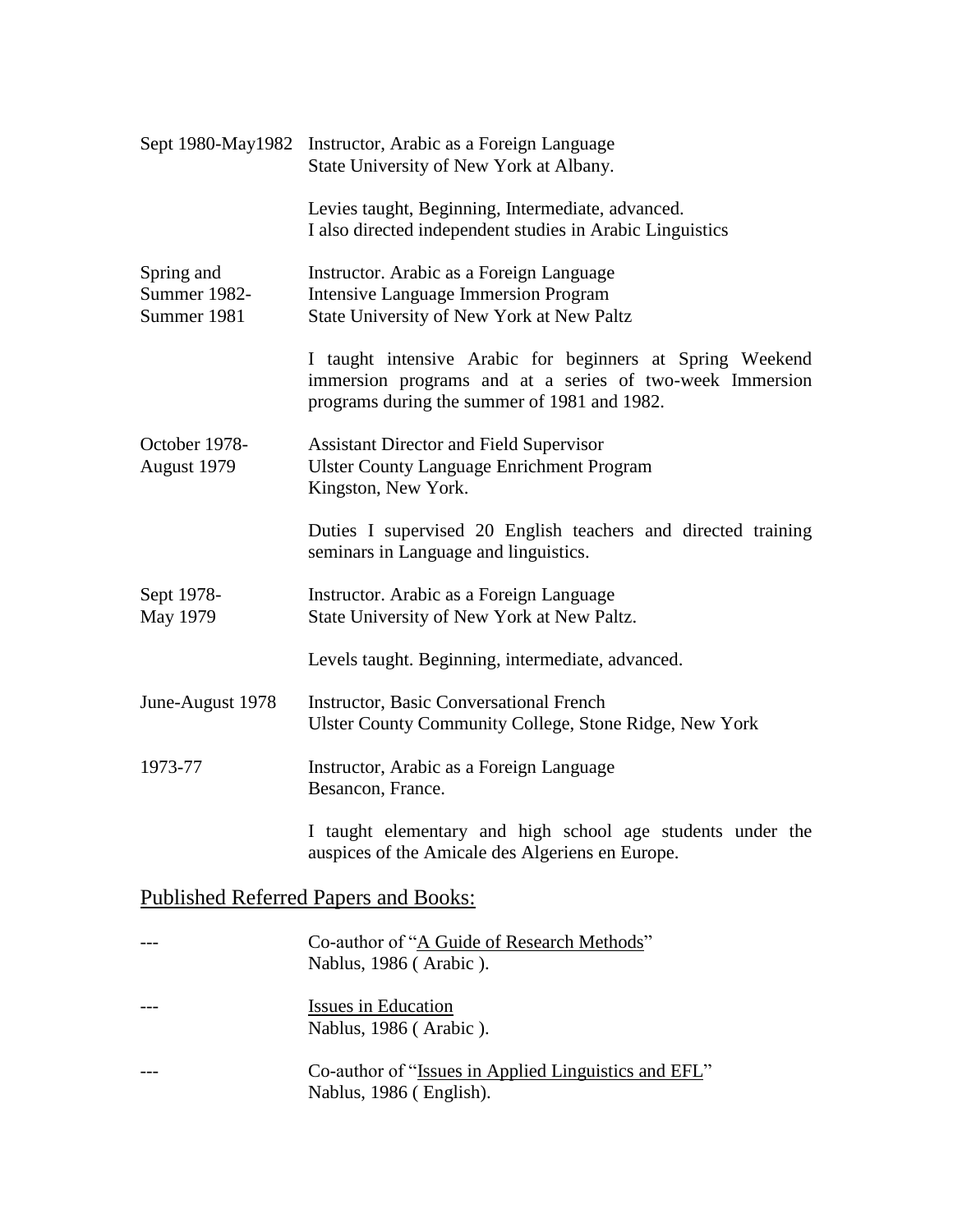| ---                                               | Co-author of The Characteristics of a Good Teacher"<br>An-Najah Journal of Research<br>Nablus. 1986 (Arabic).                                                           |  |
|---------------------------------------------------|-------------------------------------------------------------------------------------------------------------------------------------------------------------------------|--|
| ---                                               | The Efficacy of Students Evaluation of Teachers<br>An-Najah Journal of Research<br>Nablus. 1989 (English).                                                              |  |
|                                                   | <b>Programs of Teacher Training and in-Service Education</b><br>Accepted by Al-Mustansiriya University<br>Iraq, 1988. (Arabic).                                         |  |
|                                                   | The Role of the University in Community Services<br>Accepted by: Qar Yonis University<br>Libya, 1988 (Arabic)                                                           |  |
|                                                   | Developing Materials for Teaching English as a Foreign<br>Language (in English)<br>An-Najah Journal of Research<br>Nablus, 1990                                         |  |
|                                                   | Grammatical and Spelling Errors Among Palestinian Students<br>Learning English. (in English) published by:<br>Journal No. 22, May 1993<br>Mansoura Faculty of Education |  |
|                                                   | Using Technology To change classroom Environment, Faculty of<br>Education<br>University of Qatar, 1999.                                                                 |  |
| <b>Published papers after associate professor</b> |                                                                                                                                                                         |  |

| The Impact of Using Chat on the Students' Achievement in<br>Nablus Schools from the Teachers' Perspectives. Published<br>by An-Najah journal for research vol. 24, 2010.                                                    |
|-----------------------------------------------------------------------------------------------------------------------------------------------------------------------------------------------------------------------------|
| The Translation Process A Solution To Cross-Culture Pragmatic<br>Failure (in English) published by:<br>International Journal of Arabic-English Studies (IJAES).<br>$Vol.5 - 2004$ , Jordan University.                      |
| Using Teaching Aids and obstacles hindering their usage among<br>English Language Teacher at secondary in Jenin District.<br>(in<br>Arabic) published by:<br>An-Najah Journal for Research<br>Vol. 14, No. 2.<br>June 2000. |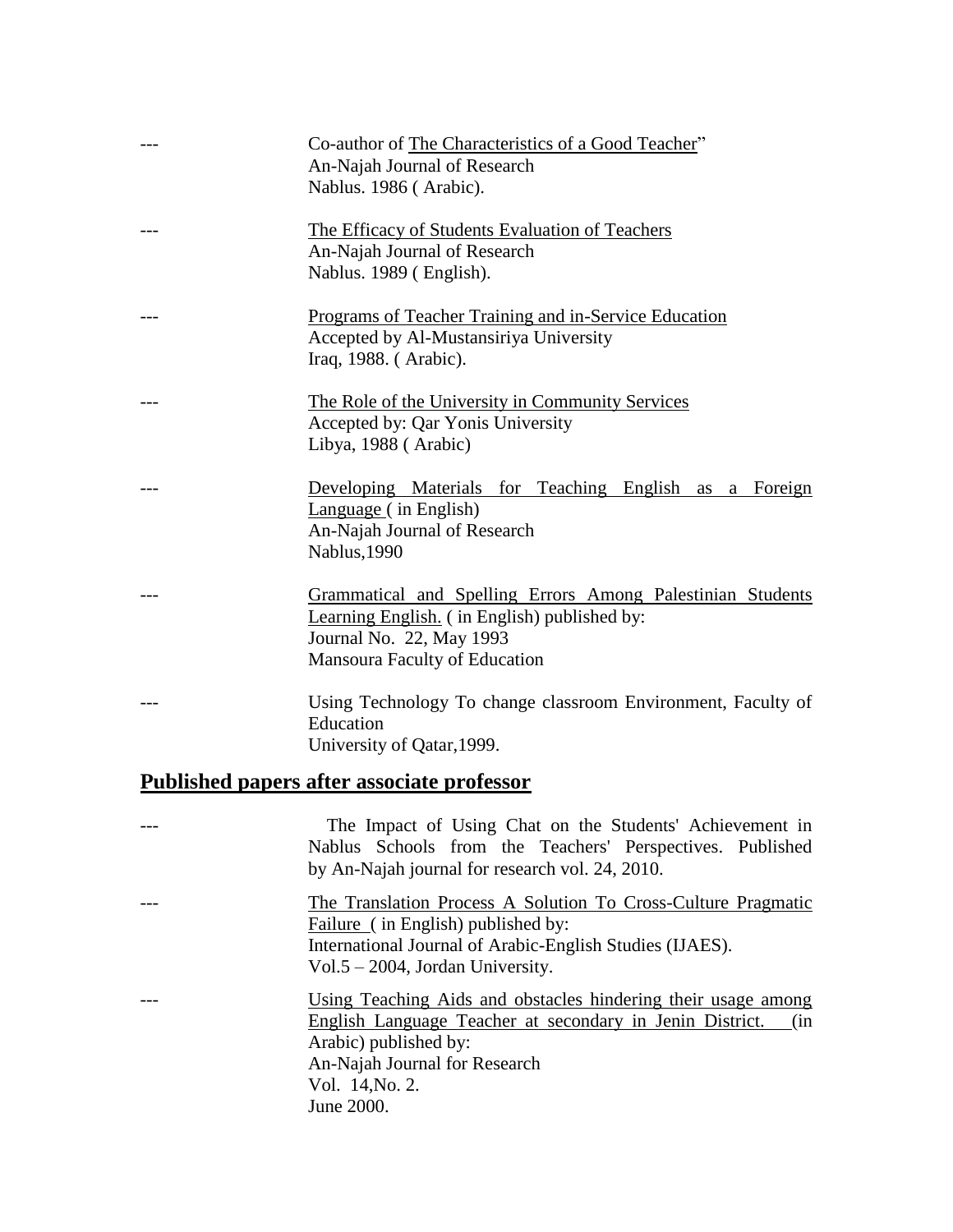| English language teachers implementations of effective teaching<br>principles in Nablus schools<br>published by An-Najah journal for research vol. 16, No.2 -<br>December. 2002.      |
|---------------------------------------------------------------------------------------------------------------------------------------------------------------------------------------|
| The importance of objectives in English language instruction as<br>rated by teachers of English in Nablus schools (qatar 2005).                                                       |
| English classroom Environment as rated by teacher of English in<br>Nablus schools (vom 19 n.1 205).                                                                                   |
| learning styles in English classes as viewed by secondary school<br>student in Nabuls<br>An- najah unverstity journa for Research V. 19. N 2/2006.                                    |
| learning styles used by An – Najah Unverstiy students in<br>learning English as a foreign language<br>An- najah unverstity journa for Research V. 20. N 4/2006.                       |
| Elements of Classroom Interaction in English as viewed by<br>secondary student in the ity of Nablus / palestine<br>An- Najah university journal for Research vol. 22 No. 1 June 2008. |
| Active learning Amman - Jordan 2006                                                                                                                                                   |
| Collaborative learning Amman - Jordan 2007                                                                                                                                            |
| Effective EFL Teaching Methods (in English)<br>Damietta Faculty of Education Journal<br>January, (1999)                                                                               |
| Education Between Spark Strike and Cup filling Nablus 2012.                                                                                                                           |

# Courses Taught at An-Najah National University:

# Undergraduate Level:

| Course No | <b>Course Name</b>                      |
|-----------|-----------------------------------------|
| 119       | <b>Teaching Aids</b>                    |
| 221       | Conversation                            |
| 220       | <b>Oral Communication</b>               |
| 331       | Contrastive Linguistic                  |
| 314       | Methods of Teaching English Language 1  |
| 315       | Methods of Teaching English Language 11 |
| 313       | Special Subjects in Language Teaching   |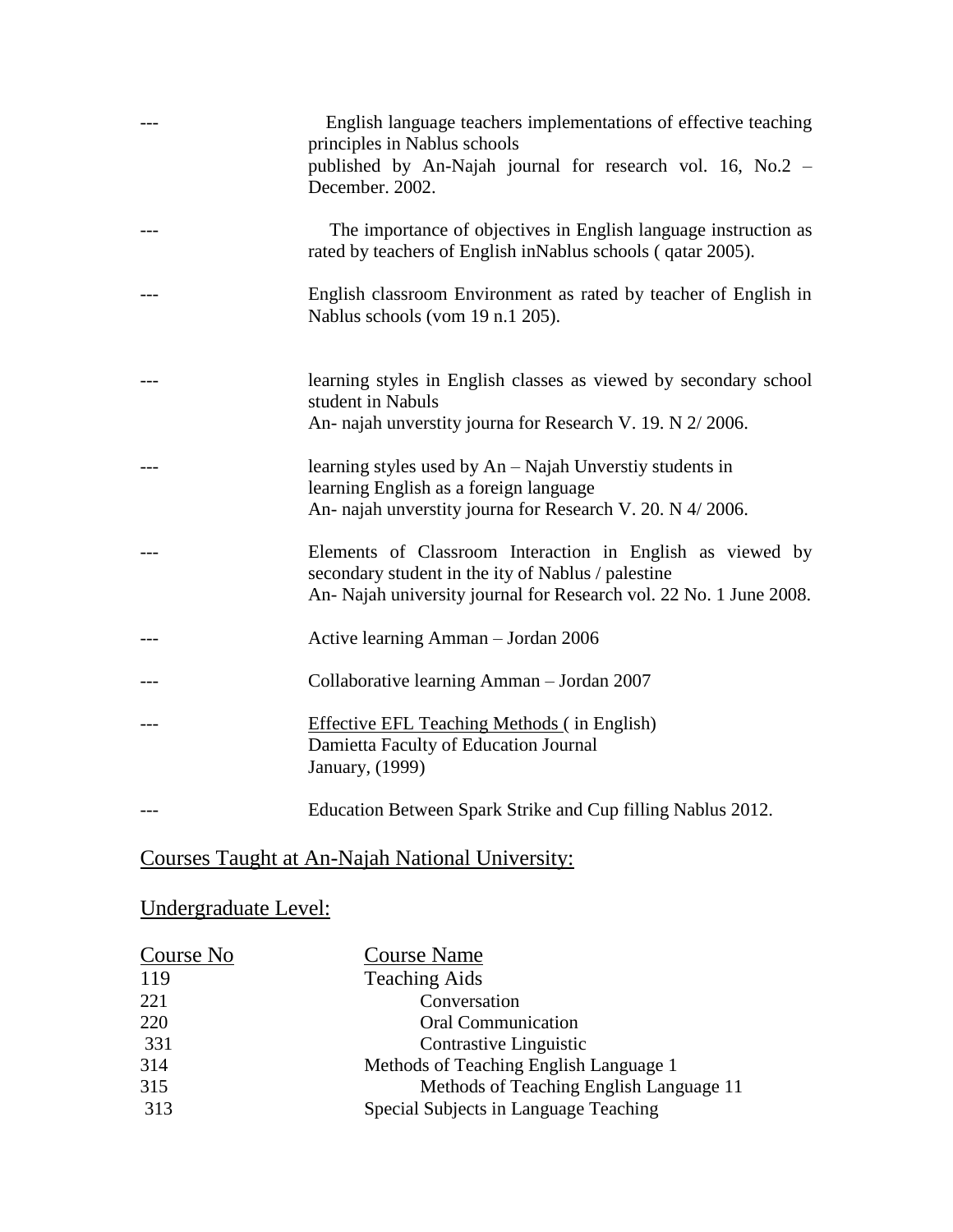| 314 | Learning How to learn                 |
|-----|---------------------------------------|
| 315 | Skills of thinking                    |
| 123 | <b>Educational Technology</b>         |
| 411 | <b>Methods of Research</b>            |
| 412 | Designing and Producing Teaching Aids |
| 413 | <b>Supervised Teaching</b>            |
| 414 | Curricular and instruction            |

#### Graduate Level:

| Course No | <b>Course Name</b>                               |
|-----------|--------------------------------------------------|
| 513       | Methods of Teaching English 1                    |
| 514       | Methods of Teaching English 11                   |
| 515       | Theory and Research in Teaching                  |
| 516       | Issues in Teaching English As a Foreign Language |
| 517       | Special Topics in English Language               |
| 518       | learning Strategies                              |
| 519       | Instructional design                             |
| 520       | New Trends in Curriculum                         |
| 521       | <b>Language Testing</b>                          |

#### Master Thesis Supervision

- I Supervised the Following M.A Thesis:
- 1. English Language Teaching in Higher Education in the West Bank A Case Study of Needs Assessment at An-Najah N. University. 1989.
- 2. The Influence of Homework on Students' Achievement in Learning English as a Foreign Language as Perceived by Students. An-Najah N. University. 1997.
- 3. Students Perceptions of the Influence of Homework on their Achievement in English as A foreign Language in the Ramallah District. An-Najah N. University. 1997.
- 4. The Effect of Using Visual Aids on the Achievement of Tenth Grade Students in English in Nablus Governmental Schools. An-Najah N. University. 1998.
- 5. Teachers' Efficacy among the English Teachers of Bethlehem District in Palestine. An-Najah N. University. 1999.
- 6. The Role of English Language Supervisor as perceived by the principals and English Language Teachers of Jenin District Public Secondary Schools . An-Najah N. University. 1999.
- 7. Attitudes of An-Najah National University Students Towards English as A Foreign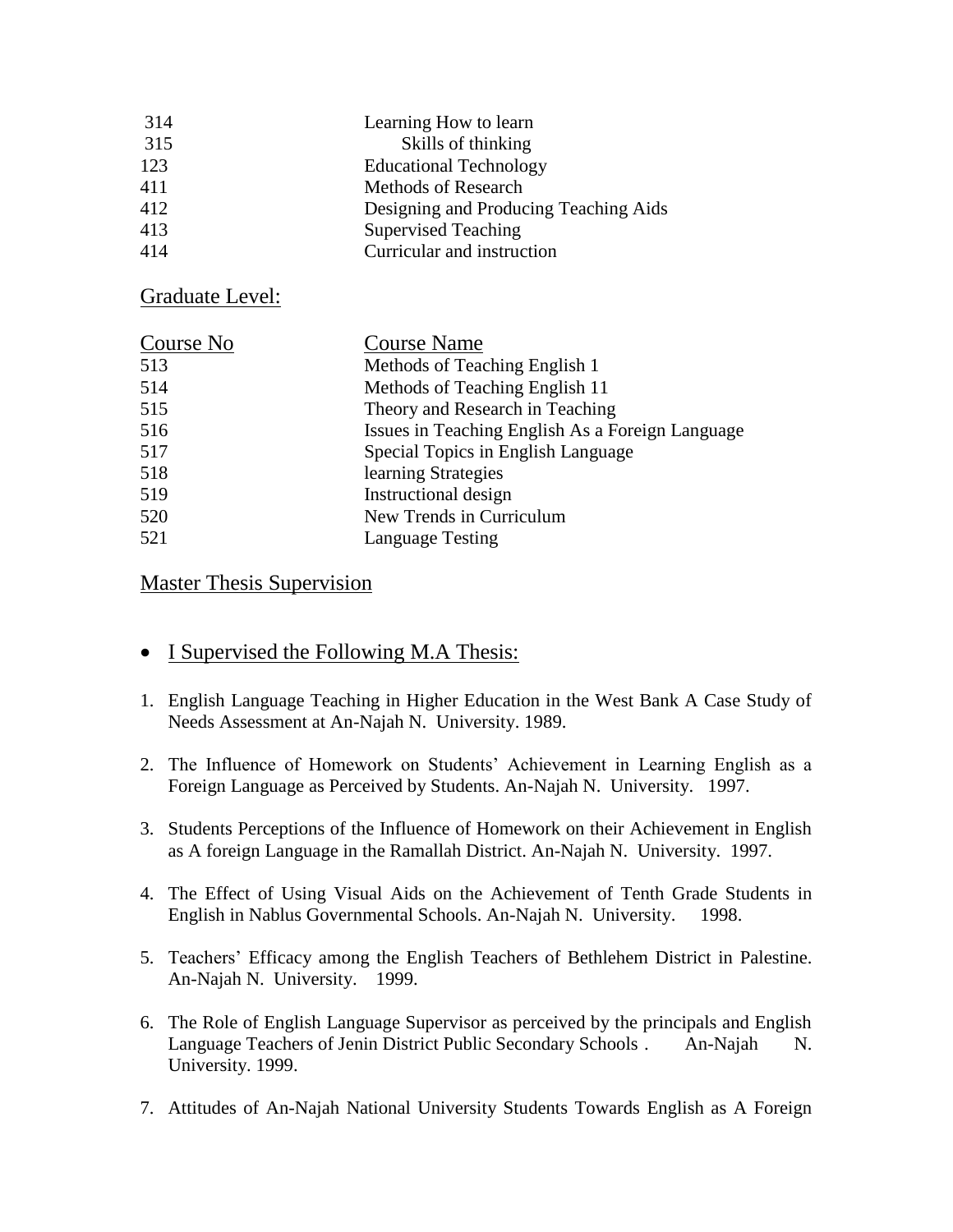Language. An-Najah N. University. 1999.

- 8. The Attitudes of the English Language Teachers Towards Using Formative Evaluation in Improving EF.L Learning. An-Najah N. University. 1999.
- 9. Levels of Burnout Among the Teachers of English as a Foreign Language in the Northern Governorates of Palestine and their Relationship with Some Demographic Variables. An-Najah N. University. 2000.
- 10. The Effect of Using ESP Texts Based on Secretarial Content on the General English Reading Comprehension of the First Year Female Secretarial Students at the College Level. An-Najah N. University. 2000.
- 11. Teachers Opruions of English Language Supervisors. An-Najah N. University. 2001.
- 12.The Perceptions of English Language Students Toward Classroom Environment in improving EFL Learning in Nablus Districts. An-Najah N. University. 2001.
- 13. Analyzing English Textbook Question for the Elementary English Grade(1) in Palestine Based on Bloom's Taxonamy of Educational Goals at its Cognitive Domain, Nablus, 2001.
- 14-Bethlehem University Students perceptions of Their Native and New native English Language Teachers. Nablus,2002.
- 15- Study Habits practised by Twelfth Graders Learning English in Tulkarm District, Nablus ,2002.
- 16- The Vocabulary Teaching Techniques of EFL Palestinian Teachers at the Basic stage in Nablus District, Nablus, 2003.
- 17- The role of English teachers in drawing students attention in slafit District and factor affecting it from their point views. 2004.
- 18- Some of Educational Difficulties in Teaching in 5th and 6th Grades as perceived by English Language Teacher in Northern Districts of Palestine. Nablus,2003.
- 19- The Impacte of Using English Pragmatic Competence Test on Ninth Graders Proficiency in Nablus Educational Directorate of the Major four Skills, 2004.
- 20- Professional difficulties Facing Secondary School English Teachers' and its Effect in Classroom Performance in Northern Governortes, 2004.

21- An Investigation of Language Learning Strategies Used by The Eleventh Grade Students InGovernmental and Private Schools in Nablus City in Palestine, 2004.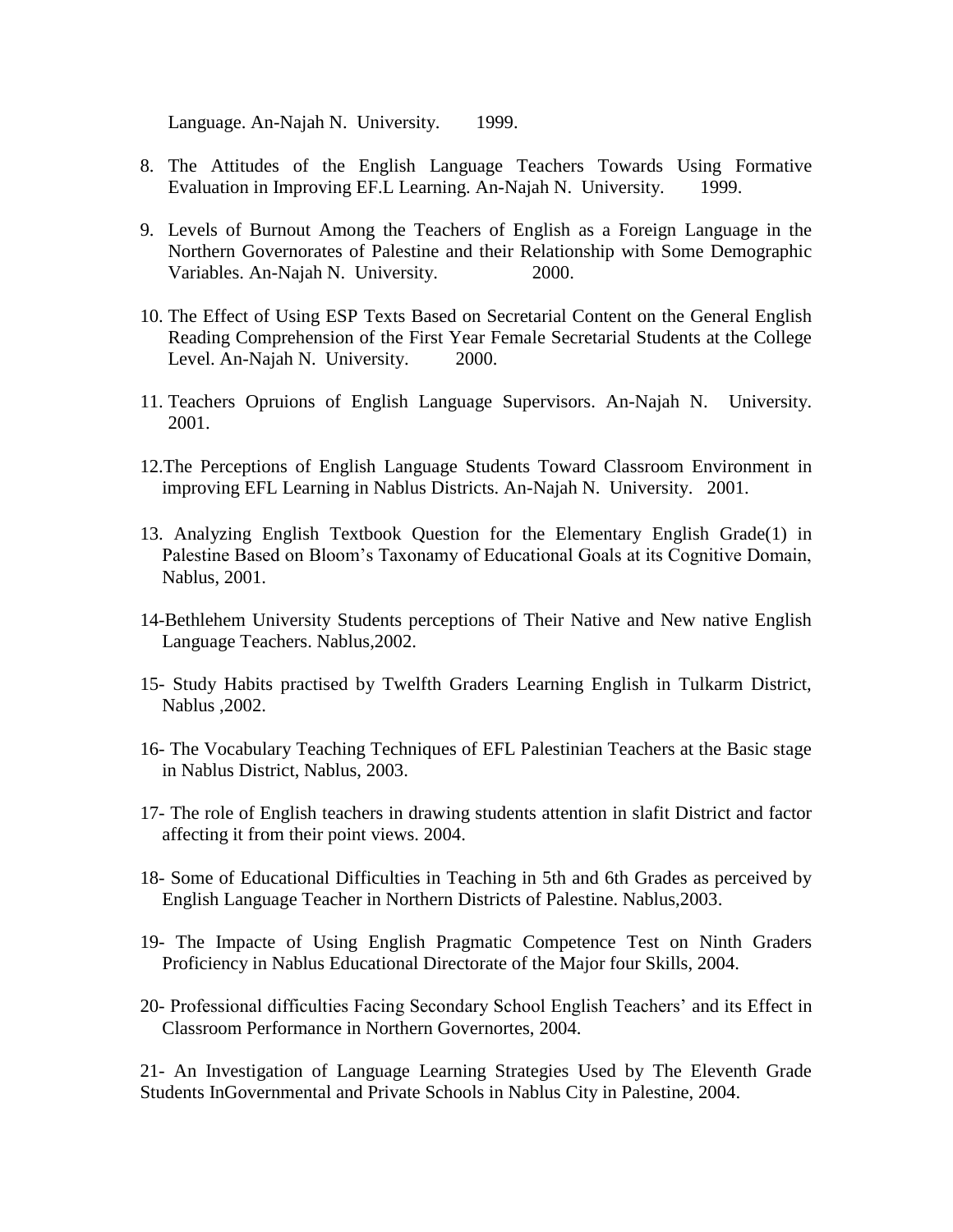22- The level of Commitment and its reaticn to students Achievement as perceived by Englisgh language teachers in puplic shools in Tulkerm District – palestine.

## • Members of the Defense Committee for the Following M.A Thesis:

- 1. The Effect of Using the Expository Advance Organizer on the Appearance of High-Cognitive Levels upon the written Production of Tenth-Grade Students in Bethlehem District. An-Najah N. University. 1997.
- 2. The Effect of Teacher's Experience and Qualification on the second Secondary Grade Students Writing Achievement in North Palestine. An-Najah N. University. 1998.
- 3. The Effect of the Teacher's Interactive Reading Aloud on Ninth Grade Students' Achievement in Reading Comprehension and their Attitudes Toward Reading. An-Najah N. University. 1999.
- 4. The Effect of Role-Play Model on Improving the Speaking Skill of the Eighth Grade Students at UNRWA Schools in Area. An-Najah N. University. 1999.
- 5. The Verbal Behavior Patterns Prevalent Among English Teachers in the Governmental Secondary Classrooms in Nablus District from the Students' Perspectives. An-Najah N. University. 1999.
- 6. The Relationship Between the Attitudes of the First Secondary Class Students Toward Learning English Vocabulary Using Direct or Indirect Instruction and their Achievement Scores in English at Qalqilia District .An-Najah N. university. 1999.
- 7. Factors Influencing English Majors' Achievement at An-Najah National University as Perceived by Students. An-Najah N. University. 2000.
- 8. Teachers' Attitudes Towards Using Drama Techniques in Teaching the Speaking Skill of Secondary School Students at Jenin District. An-Najah N. University. 2000.
- 9. The Effect of Literature-Based Reading Instruction on Tenth-Grade Students' Attitudes toward Reading. An-Najah N. University. 2000.
- 10. The Use of Grace's Maxims in providing Content-Feedback for the Student Writers of An-Najah National University 2000.
- 11. The Effect of free Reading on Nith Grade Students' Written Composition in English in Nablus Schools. An-Najah N. University. 2000.
- 12. The Effect of Applying the Stylistic Approach to the Teaching of Poetry on the  $11<sup>th</sup>$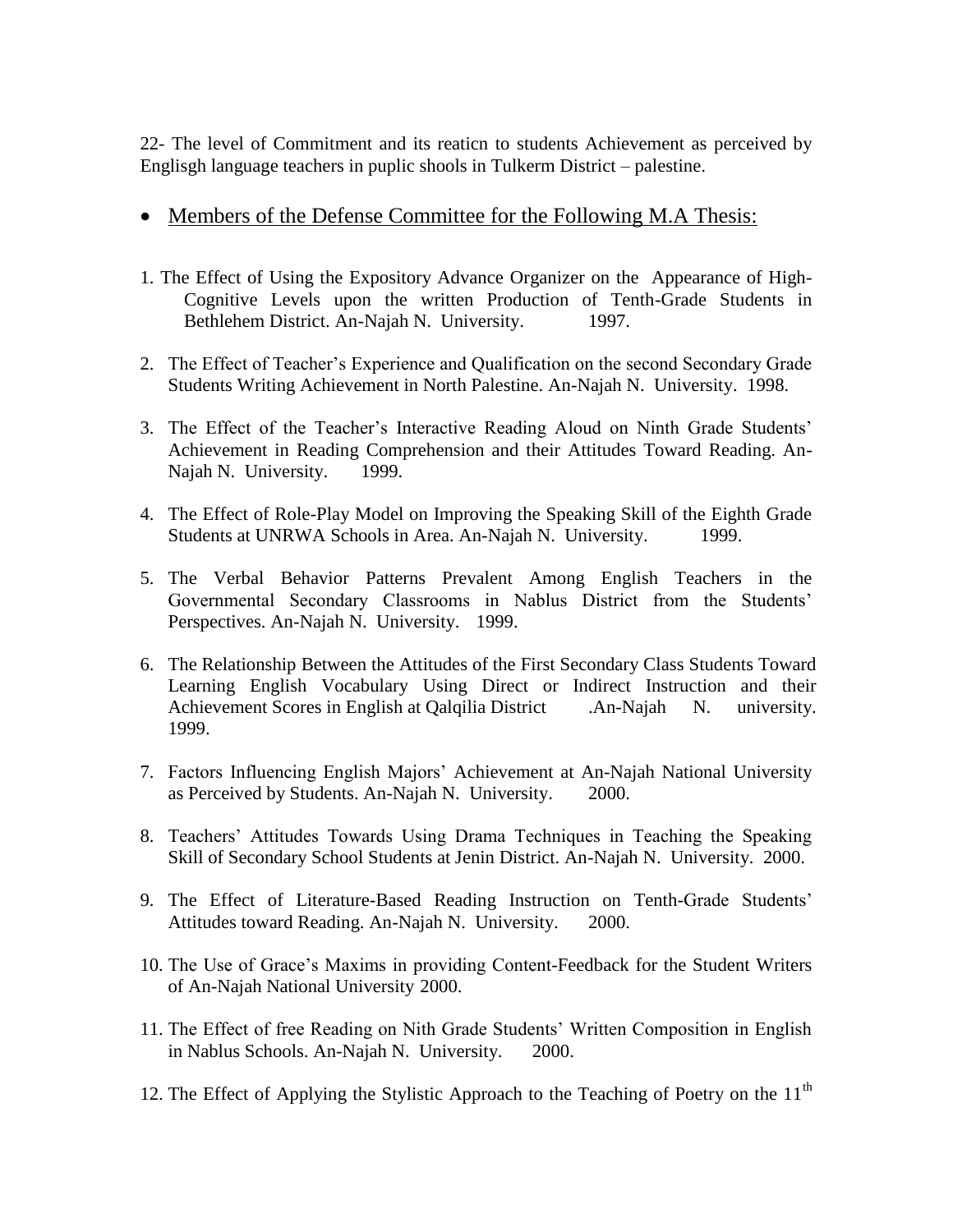Grade Students' Achievement and Attitudes. An-Najah N. University. 2000.

- 13. The Strategies that English Language Teachers of the  $11<sup>th</sup>$  Grade in the Northern Districts of the Palestine use in Teaching the Different Literary Texts. An-Najah N. University.2000.
- 14. The Ninth Grade Students Expectations Towards These English Teachers in Nablus District . An-Najah N. University. 2001.
- 15. The Effect of using language Laberatory on the Achievement of the Governmental Community colleges, Undergraduate in English in Westbank-Palestine , Nablus,2003.
- 16. The Attitudes of English Majors' in the Palestinian Universities toward teaching and their relationship with their Achievement. Al –Quds University,2003.
- 17. 17- Dissoursal Elements in the Written English of Seniors at An-Najah National University, 2003.
- 18. 18- Difficulties Facing English Majors in Writing Research Papers at the Islamic University - Islamic University Gaza, 2003.

### Educational Conferences Attended:

|       | Year Place              | Name                                                        |
|-------|-------------------------|-------------------------------------------------------------|
| 1999) |                         | The role of An-Najah University in<br>2003<br><b>Nablus</b> |
|       |                         | community services.                                         |
| 2003  | Ramallah-Pal.           | Minstry of Education, Workshop on (Educational              |
|       |                         | Technology).                                                |
| 1999  | <b>Qatar University</b> | The role of Educational Technology in Arab<br>world         |
| 1996  | Denmark                 | Seminar on the Role of Education in the Middle East         |
| 1993  | Barcelona, Spain        | Seminar in Tesol                                            |
| 1991  | Bethlehem, West Bank    | <b>Educational Conference</b>                               |
|       | 1988 Hebron, West Bank  | <b>Educational Conference</b>                               |
| 1983  | Bir Zeit, West Bank     | Seminar in Testing English as a Foreign Language            |
| 1983  | Birmingham, England     | Conference on English for Specific Purposes                 |
| 1984  | Bir Zeit, West Bank     | Seminar in English for Specific Purposes                    |
| 1984  | Irbid, Jordan           | Third Annual Linguistics Conference                         |